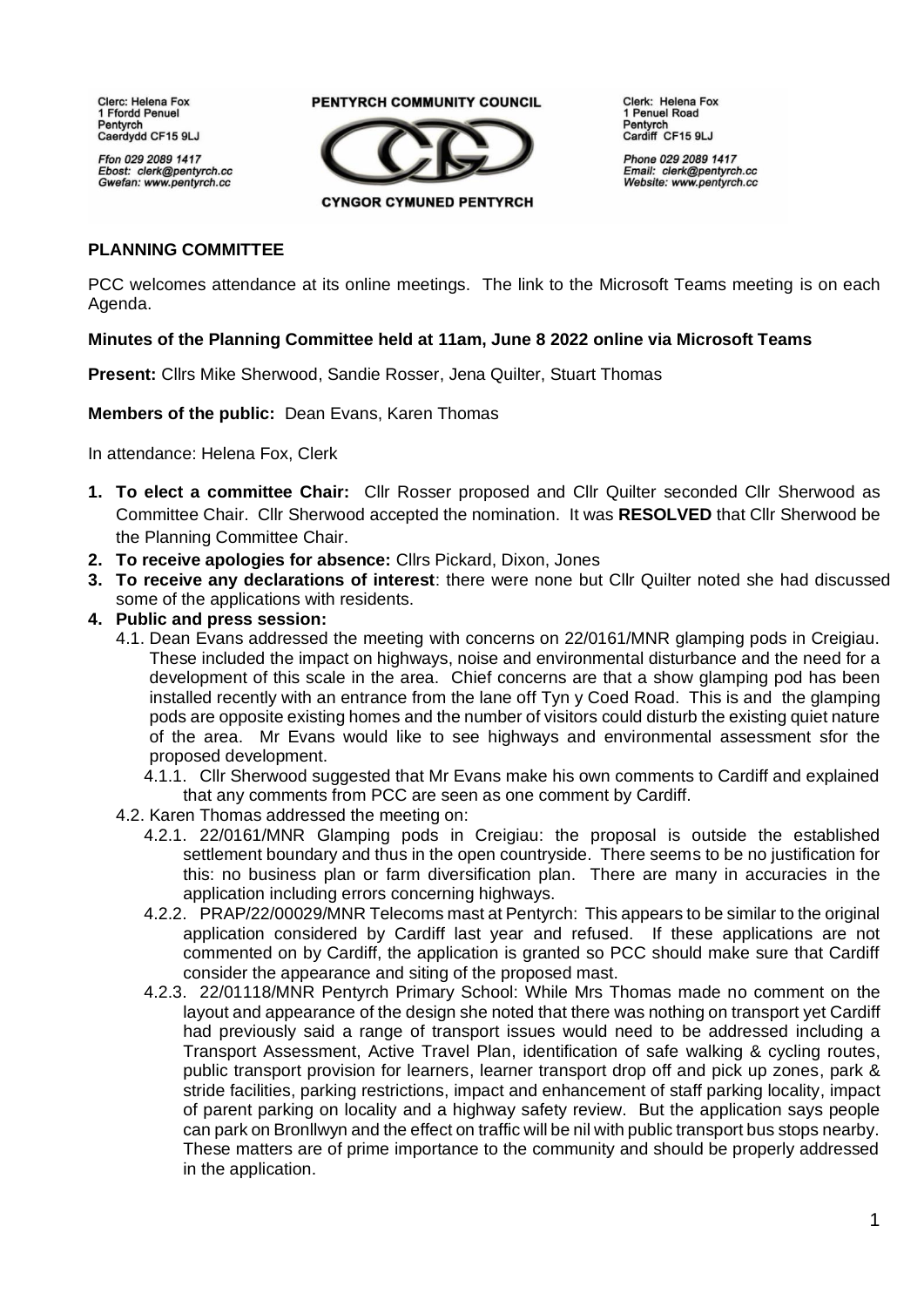- **5. To consider and decide on responses to planning applications including, but not limited to:**
	- 5.1. **22/00962/DCH** TWO STOREY SIDE AND SINGLE STOREY REAR EXTENSION, 3 LON-Y-FRO, PENTYRCH, CARDIFF, CF15 9TE Easting/Northing: 310119, 181844. It was **RESOLVED** to make no comment at this time.
	- 5.2. **22/01061/MNR** CHANGE OF USE FROM A PADDOCK AREA TO A GLAMPING SITE CONTAINING THREE GLAMPING PODS, WITH RECYCLING/WASTE, NEW PERMEABLE PARKING AND TURNING AREAS AND A SINGLE TREATMENT PLANT WITH ASSOCIATED SOAKAWAY AND GROUNDWORKS LLWYN Y BRAIN, HEOL CREIGIAU, CREIGIAU, CARDIFF, CF15 9SG: Members of the public had addressed the meeting on this application and written representation had been received and circulated to Members in advance. PCC Members discussed the application, noting the comments made by the public and raised concerns about the nature of the development and the effect on local highways.
- Cllr S Thomas joined the meeting
	- 5.2.1. It was **RESOLVED** to object to this application on the grounds that the development is outside the settlement boundary and that there is insufficient accurate information provided, particularly about highways. There appears to be no justifications for the change of use with no business plan or farm diversification plan submitted; no highways or environmental assessment included. There are many in accuracies including errors concerning highways and the access road is single track and any increased traffic is a concern. PCC will ask Cardiff Highways Department to take a careful look at the proposal.
	- 5.3. **PRAP/22/00029/MNR,** LAND AT JUNCTION OF HEOL-Y-PENTRE AND BRONLLWYN, PENTYRCH, CARDIFF PROPOSED 15M HIGH MONOPOLE INSTALLATION COMPRISING A H3G HIGH STREET POLE AND ANTENNAS, 3 EQUIPMENT CABINETS, AND ANCILLARY DEVELOPMENT. LAND AT JUNCTION OF HEOL-Y-PENTRE AND BRONLLWYN, PENTYRCH, CARDIFF. It was **RESOLVED** to object to this application on the same grounds as before:
		- 5.3.1. The effects of a 15m mast in the centre of Pentyrch Village: the combination of the mast and its large cabinets will have a significant negative visual impact on the village centre and neighbouring properties.
		- 5.3.2. The proposed site is on a busy road junction and close to bus stops for both public and school bus transport. The position of the mast's cabinets reduces the visibility splay for road traffic at this junction, which has a tight turn, and will increase to risk of traffic accidents.
		- 5.3.3. Adding: Cardiff Council has already refused this application and this application appears to have no material changes to a previously refused application.
		- 5.3.4. PCC asks that that Cardiff considers the appearance and siting of the proposed mast.
	- 5.4. **22/00883/MJR** FULL PLANNING APPLICATION FOR RESIDENTIAL DEVELOPMENT OF 190 DWELLINGS, NEW ACCESS FROM LLANTRISANT ROAD, GREEN INFRASTRUCTURE, AND ASSOCIATED INFRASTRUCTURE | LAND TO THE SOUTH OF LLANTRISANT ROAD (A4119), J33 OF THE M4, CAPEL LLANILLTERN, CARDIFF. It was **RESOLVED** to ask whether Cardiff Council is confident that the type of housing proposed for this development is the type that Cardiff says it needs now. Any houses built should include solar panels, EV charging points with the environment should be protected as much as possible.
	- 5.5. **22/01118/MNR** SINGLE STOREY EXTENSION TO THE EXISTING SCHOOL BUILDING AND NEW NURSERY PROVISION AT PENTYRCH PRIMARY SCHOOL |PENTYRCH PRIMARY SCHOOL, BRONLLWYN, PENTYRCH, CARDIFF, CF15 9QL. While PCC welcomes the expansion of the school it is very concerned at the lack of detail on the transport and highways effects of this proposal. Cardiff Council had previously noted that there would be a range of issues to be addressed as set out in Mrs Thomas' comments above. Residents already experience very difficult traffic and parking issues, making crossing the road dangerous.
		- 5.5.1. It was **RESOLVED** to raise these concerns and ask for detailed information on the transport, parking, existing on-street parking for staff and the other issues arising from this proposed development.